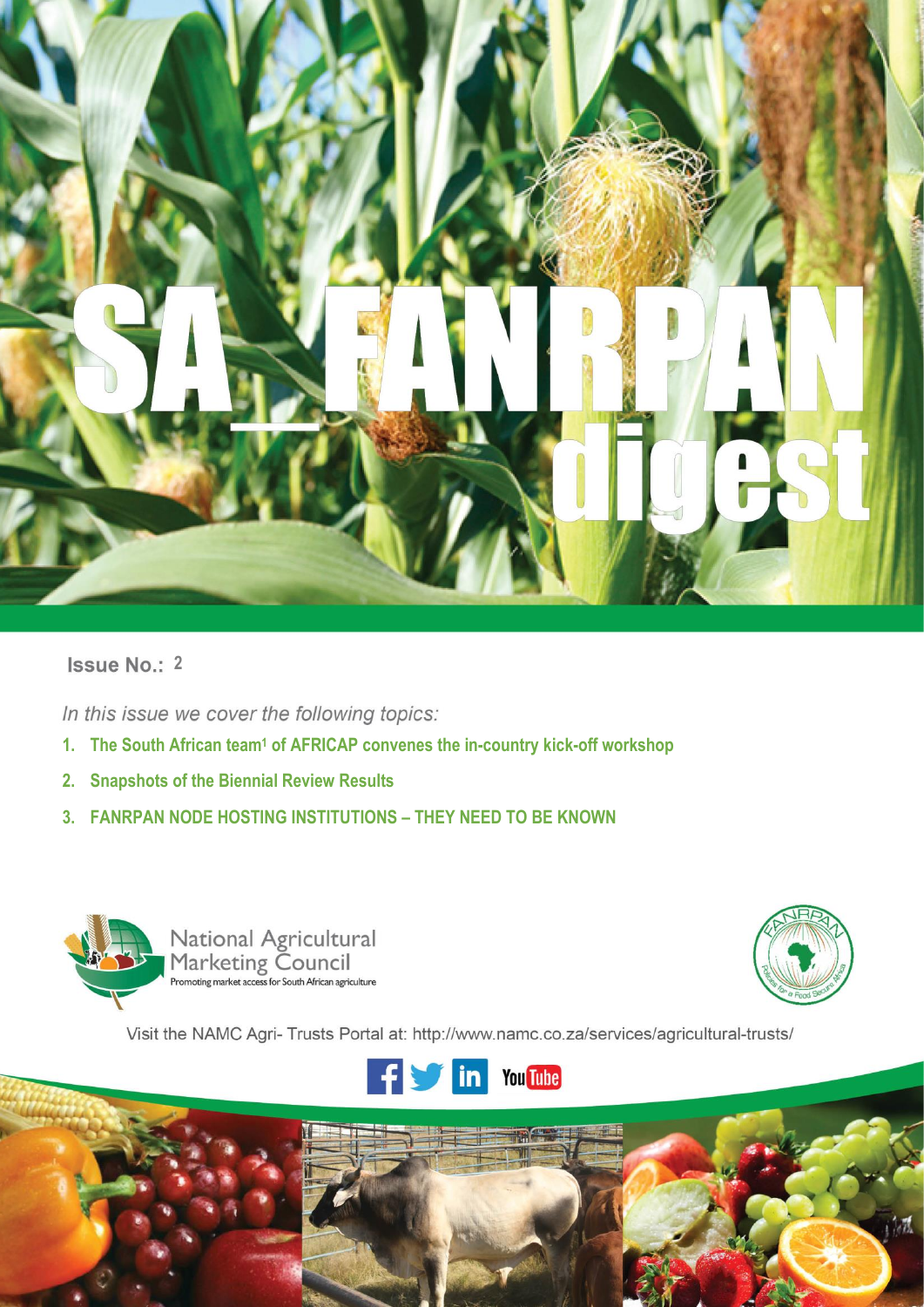*FANRPAN Digest is a monthly report that is produced by the National Agricultural Marketing Council through the Agricultural Industry Trusts Division. The publication aims to communicate developments as they happen within Food Agriculture Natural Resource Policy Analysis Networks (FANRPAN). This issue focuses on the following topics: (i) The South African AFRICAP team convenes the in-country kick-off workshop, (ii) Snapshots of the Biennial Review Results and (iii) FANRPAN node hosting institutions. The division has three digests which cover FANRPAN, Agricultural Transformation and Agricultural Industry Trusts. FANRPAN Digest reports on the monthly key developments coming from the operations of FANRPAN as co-ordinated by the NAMC.*

**Contributors to this Issue:**

Ms Precious Nomantande Yeki Mr Ndumiso Mazibuko Mr BM Mpyana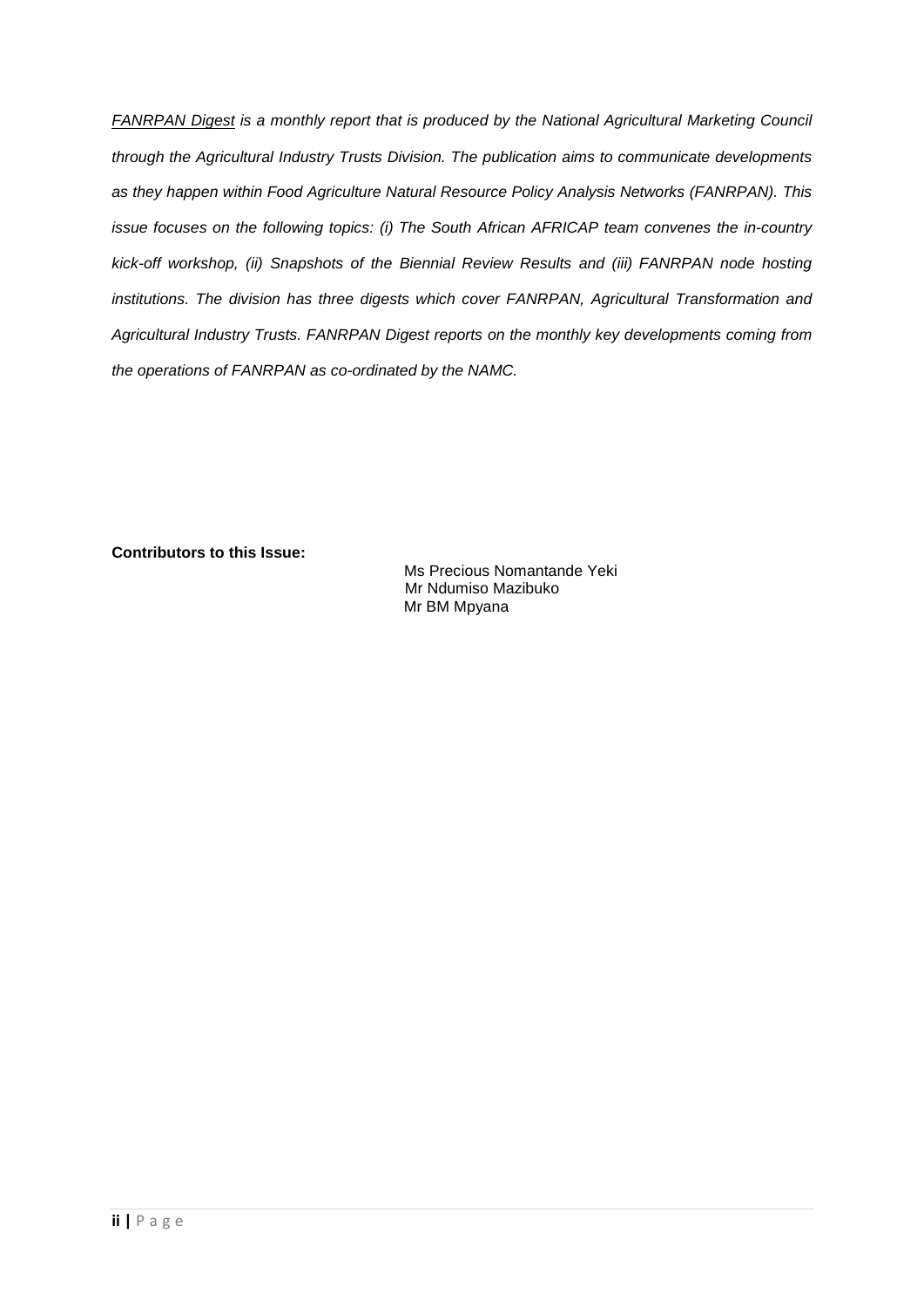### **1. THE SOUTH AFRICAN TEAM<sup>1</sup> OF AFRICAP CONVENES THE IN-COUNTRY KICK-OFF WORKSHOP**

**By Ndumiso Mazibuko**



**Figure 1:** AFRICAP in-country kick-off workshop attendees

#### **1.1. Introduction**

On 12 July 2018, the South African team<sup>2</sup> of AFRICAP convened the in-country kick-off workshop in Bloemfontein. The main objective of the workshop was to introduce the four-year project to local stakeholders (who are the ultimate local partners) and to receive feedback from them to assist in project co-design. Agricultural and food system resilience: Increasing Capacity and Advising Policy (AFRICAP) aims to identify and implement evidence-based policy pathways to facilitate the development of sustainable, productive, climate-smart agricultural systems to meet food security and economic development needs. As the node hosting institution of FANRPAN, the NAMC's responsibilities include, among others, convening stakeholder engagement activities within South Africa.

#### **1.2.Project Background**

**Mr Mthunzi** provided an overview of AFRICAP and how relevant stakeholders will be involved. He outlined the main purpose of AFRICAP as being to ensure climate change resilience for smallholder farmers. He reviewed how the overall vision of the project is aligned with Sustainable Development Goals (SDGs) with the aim of contributing towards

sustainable pathways of agriculture and food systems transformation. Mr Mthunzi argued that the project prioritises agriculture and links it from macro to micro level, which is from regional to smallholder farmers. AFRICAP also aims to build research capacity that will assist in making comprehensive policies.

The main approaches of the project are theme A "building the evidence base for a climate-smart agrifood system", theme B "developing a climate-smart food system pathway" and theme C "making it happen: building capacity for pathway implementation; and theme D "research management capacity-building and cross-cutting training will be responsible for the monitoring and evaluation of other themes.

#### **1.3. Policy environment (DAFF)**

**Ms Madikiza** presented an overview of the South African Climate-Smart Agriculture (CSA) strategic framework. She highlighted that the national CSA strategic framework by DAFF was established in 2015 and its vision is adopted from the FAO as well as Climate Change Response Strategy, CCSP, CCAMP and other relevant DAFF policies. The purpose of the framework is to implement and upscale the best CSA practises and approaches that will promote sustainable agriculture and assist to achieve sustainable development and ensure food security in South Africa.

One of the concerns highlighted from the audience was the involvement of smallholder farmers in the CSA framework. Ms Madikiza stated that the CSA framework will accommodate all farmers, especially smallholder farmers. The audience raised a question as to whether the DAFF will consider the research that has been done through research institutions such as universities in the CSA framework. The presenter highlighted that the CSA framework adopted one of the research studies conducted by the University of Fort Hare and FANRPAN to bridge the gaps.

**<sup>.</sup>** <sup>1</sup> The team is made up of all project partners.

<sup>&</sup>lt;sup>2</sup> The team is made up of all project partners.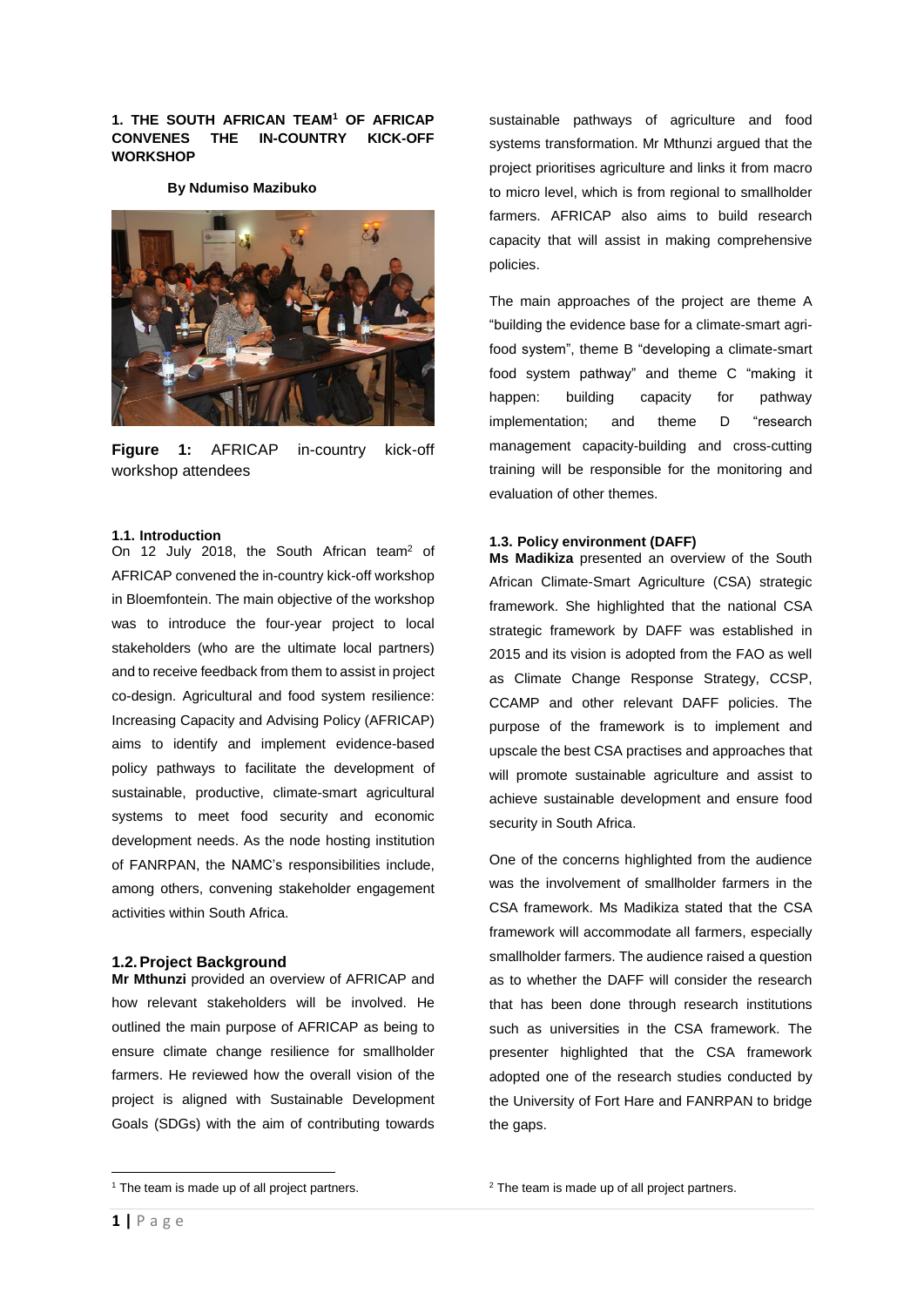# **1.4. Scenarios and Special Agricultural Zones (SAZ)**

Dr King presented scenarios and special agricultural zones which intend to embed policy impact into the core of the project, building on policy and practice capacity for translating evidence into pathways for SDG compliance. He indicated that the project objectives can be achieved through participatory codesign of policy and practice pathways and establishment of the infrastructure and tools for piloting stakeholder mapping through evaluations, learning lessons, and scaling up across sub-Saharan Africa. He further highlighted that the project focuses on SAZs regarded as specific geographic areas within each focal country, in which policies and practices for an SDG-compliant climate-smart agrifood system can be piloted.

It was highlighted that there is no blueprint on the size of agricultural zones; they can be implemented at municipality, district or province level. The preference will be at municipality level so as to allow buy-in at that level. One other matter raised was on the existing programmes focusing on CSA, and the project intends to undertake a gap analysis between the existing schemes through the AFRICAP project.

#### **1.5. Why the Free State?**

Mr Mazibuko gave a presentation on why we have focused on the Free State Province for the kick-off of the AFRICAP project. He indicated that the FANRPAN node host institute (NAMC) has a steering committee composed of representatives from research, parastatals, agribusinesses, producer organisations and smallholder farmers which took part in deciding on which province to initially kick off the project. He highlighted that the Free State is an in-country province which borders six other provinces (Gauteng, North West, KZN, Mpumalanga, Northern Cape and Eastern Cape). Therefore, the Free State Province gives the project an opportunity to interact with other provinces that play a role in agriculture, and the province produces most of the commodities that are targeted by the project.

After the presentations the delegates engaged on the presentations. One prominent matter was the choice of the site (with one participant arguing that that Limpopo Province should have been chosen considering the socio-economic conditions) and counter-arguments. After robust engagements coming from other delegates arguing that the method used to select the Free State Province was objective, the workshop endorsed the site and accepted the proposal that was put forward.

### **1.6. Project household/farm profiling**

Mr Mthunzi presented the Household Assets Vulnerability Assessment (HAVA), formerly known as the Household Vulnerability Index (HVI), which is one way of organising the complex issues surrounding household vulnerability. It assesses the natural, physical, financial, human capital and social assets for livelihood capitals. He explained that households are vulnerable through shocks, seasonality and changes. Based on the HAVA score, one can then rank and classify households on the basis of their vulnerability. He indicated that the HAVA was used on various platforms by FANRPAN in Lesotho, Zimbabwe and South Africa.

## **1.7. Theme A issues and field research agenda**

Prof. Kunin from the University of Leeds presented a talk on filling evidence gaps for climate-smart agriculture in South Africa. He highlighted that agriculture is a major global driver of climate change and its production is strongly affected by climate change through temperature effects, rainfall effects, impacts of increased volatility and CO<sub>2</sub> fertilisation effects and impacts on pests and diseases. He therefore alluded that climate-smart agriculture (CSA) is an important method to decrease the impacts of agriculture on climate (mitigation) and to adapt agriculture to predicted changes (adaptation) and encourage conservation agriculture. He further mentioned that climate variability and weather extremes such as droughts and extreme rainfall impact maize, soybean, potato, livestock and poultry, and dairy. Building the evidence base for climate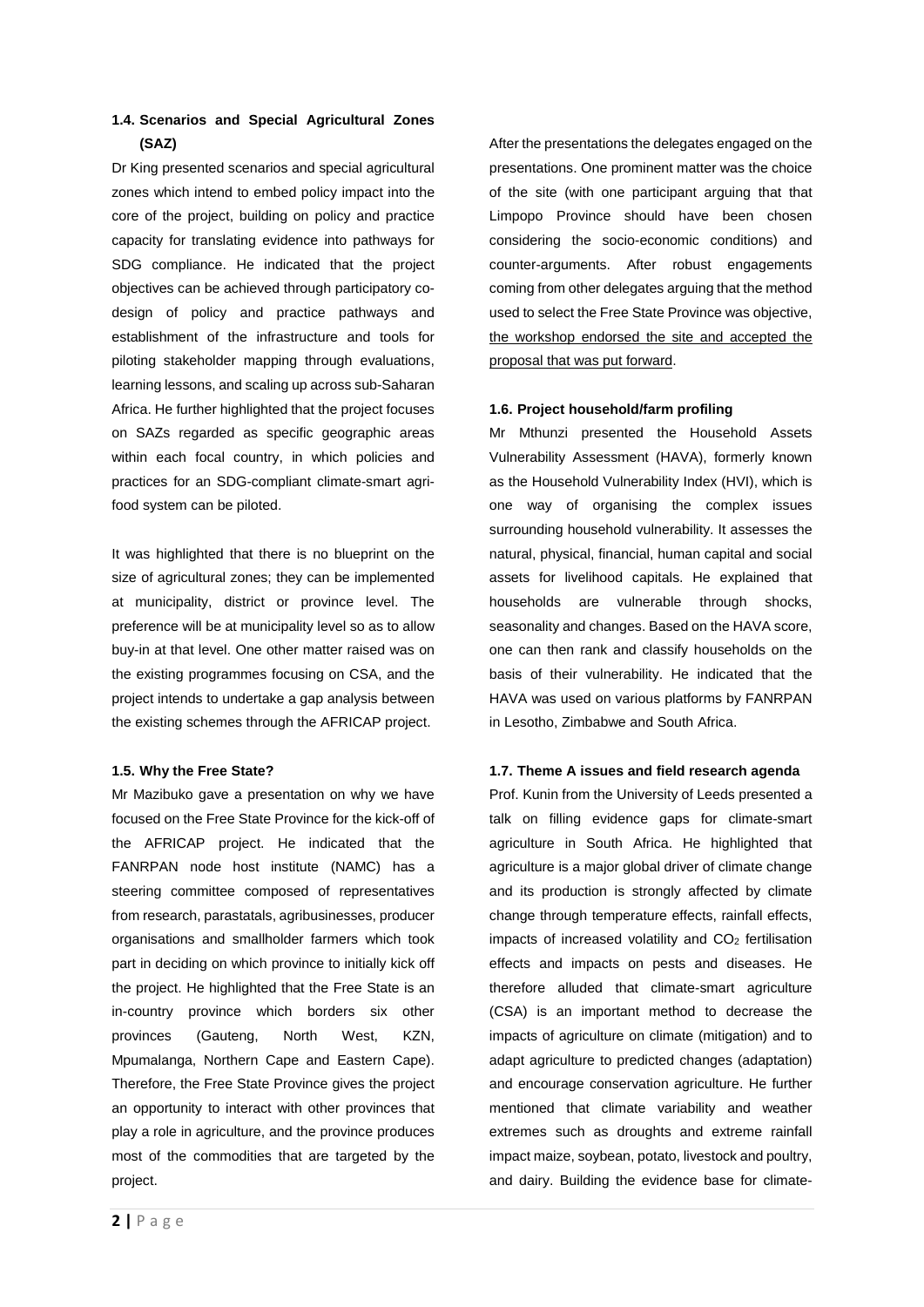smart agri-food systems, he reviewed literature and database studies on key issues for agricultural development under climate change and field research to fill key data gaps.

One of the comments raised was that one of the most important drivers of agriculture is politics in that political decisions on land reform affect the agricultural sector more than climate change. It was highlighted that as climate change results in temperature and rainfall changes, one of the likely adaptation strategies to a change in rainfall is increasing investment in irrigation and ultimately creating reservoirs. One comment raised from the participants in respect of the adaptation strategies was that smallholder and commercial farmers need to move away from chemical fertilisers and insecticides and look more at organic means to have more humus in the soil and retain more water.

#### **1.8. Break-out discussion**

In the third session, the discussion was divided into three break-out groups, focusing on horticulture, livestock and grain. Each of the groups was charged with addressing four key questions concerning climate-smart agriculture, and to report back to the group.

#### **1.9. Summary closing remarks**

In conclusion, Dr Takavarasha (FANRPAN), highlighted that AFRICAP has a highly qualified technical team working on the project, based in Africa and in Europe. He indicated that the technical team will be working closely with the country nodes in the countries of implementation of the project. He further highlighted that there will be baseline assessments for the project, to input into the project at inception phase. He indicated that after the baseline phase, there will be actual project implementation, which will include site visits and actual experimentations to generate information. He indicated that there will be continuous information sharing with the stakeholders on project developments, what has been done and what has been selected

# **2. Snapshots of the Biennial Review Results By Precious Nomantande Yeki**

#### **2.1. Introduction**

The Alliance for a Green Revolution in Africa (AGRA) aims to improve the Biennial Review Results. One of the subsequent actions towards the Africa Green Revolution Forum (AGRF) is to develop a country action plan to improve the next Biennial Review .The Biennial Review Results (BRR) aim at strengthening national and regional institutional capacity for agriculture data generation and knowledge management which will not only support improved evidence-based planning, implementation, monitoring and evaluation, and learning; but also set the basis and paths for triggering continental action programmes to collectively drive agriculture transformation in Africa.

#### **2.2. What informs the BRR?**

In 2013, after a decade of implementation, the Comprehensive Africa Agricultural Development Programme (CAADP) from 2003 – demand for more clarity – was expressed by AU member states and stakeholders in terms of further elaboration and refinement of the CAADP targets, and assessment of technical efficacies and political feasibilities for success in agricultural transformation. In addition, there was a need to move from planning to effective implementation for results and impact in changing people's lives because most of the programmes were not fully implemented.

This led to AU heads of state and government adopting the Malabo Declaration in 2014. The Malabo Declaration clearly outlines seven Malabo Commitments which aim to achieve the following thematic areas of performance:

- (i) Recommitting to the principles and values of the CAADP process;
- (ii) Enhancing investment finance in agriculture;
- (iii) Ending hunger in Africa by 2025;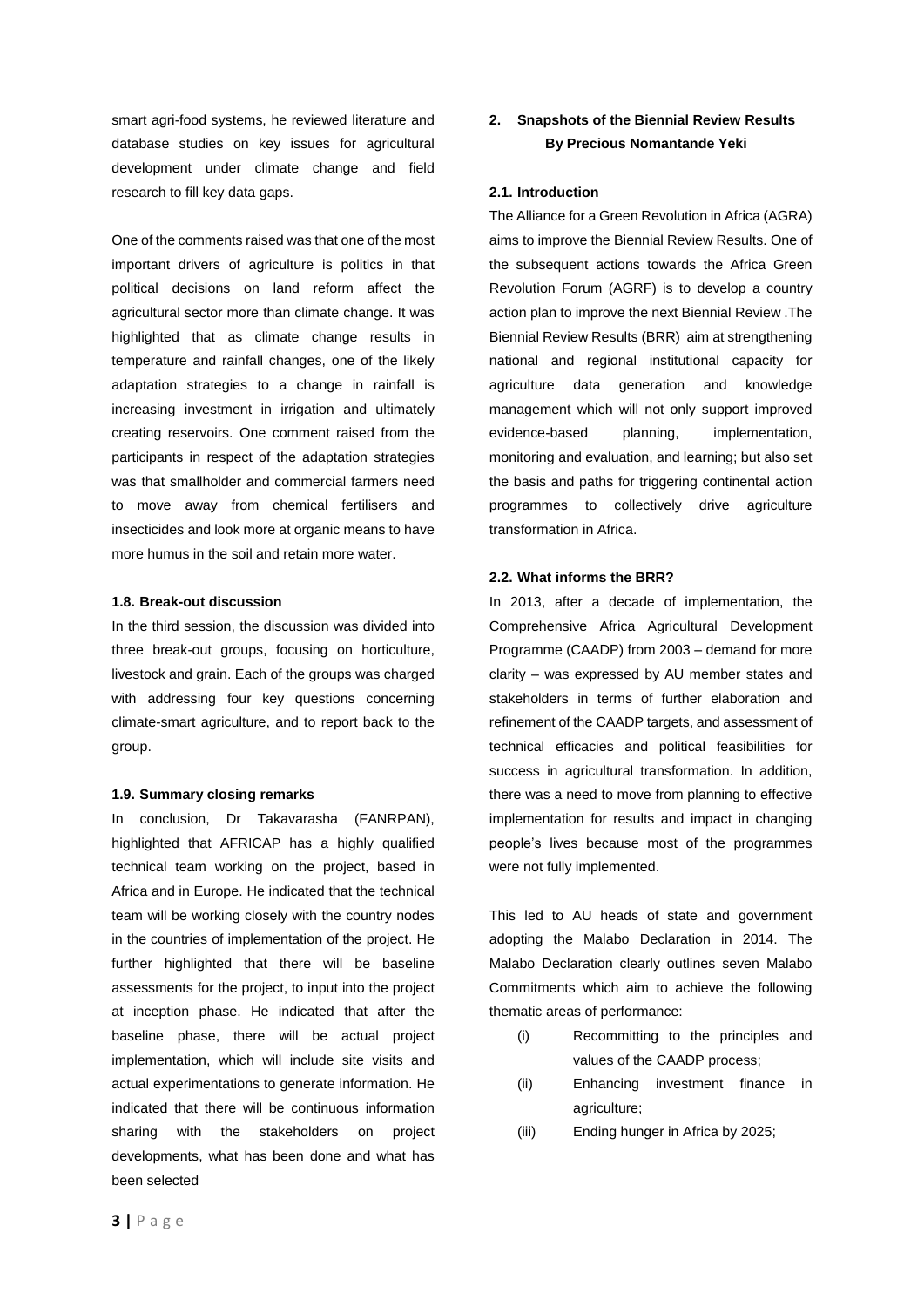- (iv) Reducing poverty by half, by 2025, through inclusive agricultural growth and transformation;
- (v) Boosting intra-African trade in agricultural commodities and services;
- (vi) Enhancing resilience of livelihoods and production systems to climate variability and other related risks; and
- (vii) Strengthening mutual accountability to actions and results

# **2.3. Performance of South Africa in implementing the Malabo Declaration**

The member states' performances are presented in the form of a "country scorecard in implementing the Malabo Commitments" covering the period between 2015 and 2016. In reviews done in 2017 South Africa scored 4.1 out of 10 in implementing the Malabo Declaration on agriculture transformation in Africa. This indicates an "on track" to the overall progress, as the 2017 minimum benchmark score for a country was 3.94 out of 10. South Africa's 2017 country scorecard in implementing the Malabo Declaration indicates both key strong performances areas and areas that need attention. These results will further inform the country's action that is to be presented at the 2018 AGRF. Annexure B highlights the five key areas of strong performance for South Africa.

Out of the forty-seven-member states that reported progress in implementing the Malabo Declaration, only twenty reported to be on track for achieving the commitments by 2025. Those twenty countries obtained the minimum overall score of 3.94 out of 10 to be on track for implementing the Malabo Commitments by 2025. However the average score for the whole of Africa, based on the 47 country reports, is 3.60 which indicates the Union is not on track to meeting the Malabo Commitments when assessed against the 3.94 benchmark for 2017.

Important to note is that out of all the twenty countries Rwanda has the highest score of 6.1 in implementing the seven Malabo Commitments. South Africa, Mozambique and Namibia were all ranked 32<sup>nd</sup> on the list of countries implementing the Malabo

Commitments, representing a score of 4.1. In the lead was Burkina Faso with a score of 4.2, followed by the Seychelles with a score of 4.0.

## **2.4. Conclusion**

To conclude, as stated by the African Union (2017), the following are the three recommendations in order to improve South Africa's BRR;

- South Africa should increase public expenditure in agriculture to meet the CAADP Malabo target of 10%, to enhance access to agriculture inputs and technologies (such as investments in irrigation for smallholder farmers), and to enhance access to agricultural financial services by men and women engaged in agriculture.
- The country should enhance resiliencebuilding strategies to address climaterelated risks, and improve on nutrition interventions to reduce the prevalence of stunting among children under 5 years old.
- The country should also put in place policies that would facilitate and promote intraregional African trade in agricultural commodities and services.

These findings and recommendations of the biennial report should enable South Africa to strive towards the set targets for 2025 in the Malabo Declaration, and then endorse the appropriate actions to stimulate agricultural growth and transformation.

#### **2.5. References**

Technical Guidelines. 2017. *Document for preparing the country Biennial Review report on progress made towards achieving the Malabo Declaration goals and targets***.**

Terms of Reference & Working Arrangements. 2018. *Framework for institutionalising the Biennial Review Task Force as a formalised platform for mobilising technical knowledge to the AU-led Biennial Review process*.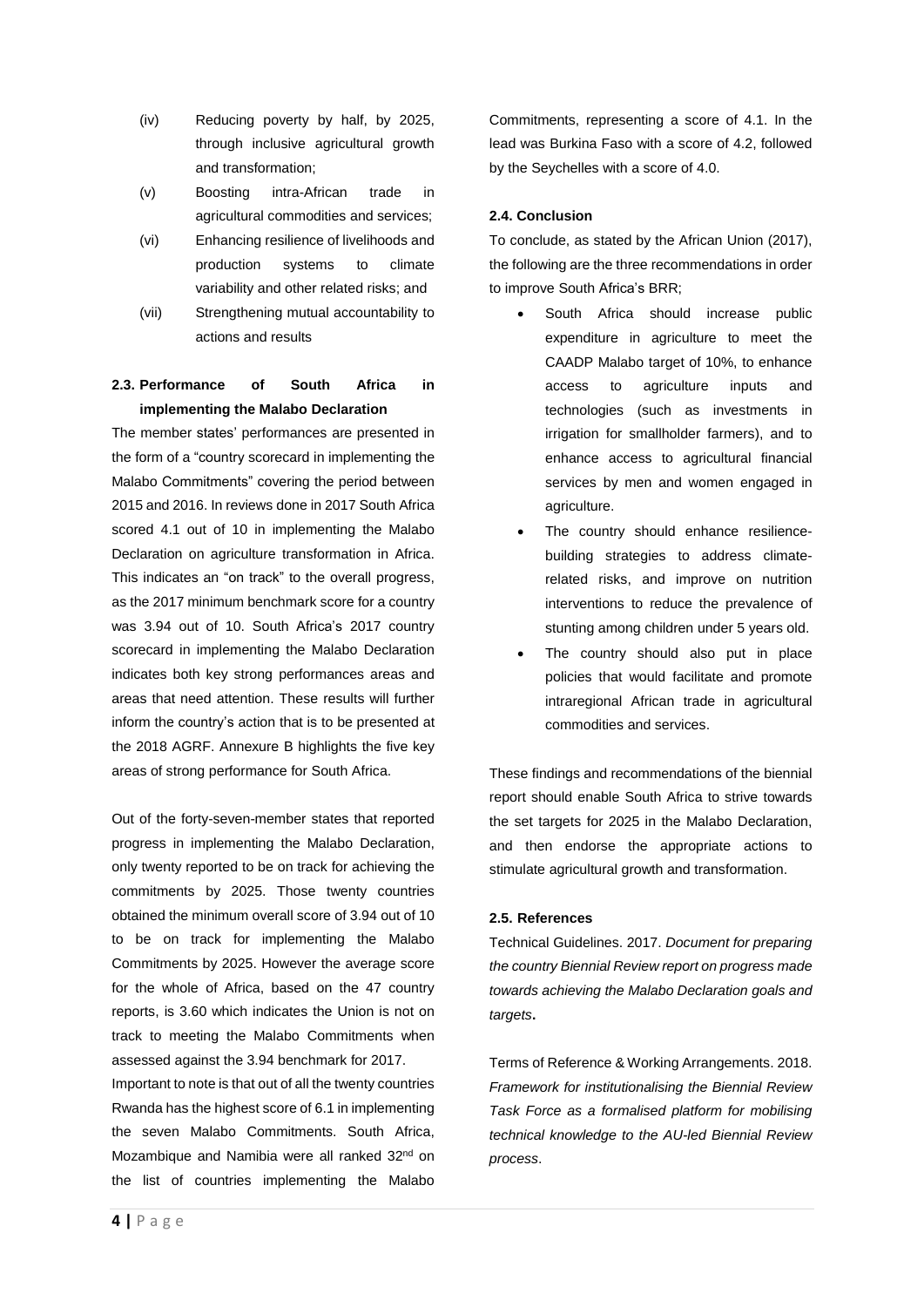African Union. 2017. *Inaugural Biennial Review Report of the African Union Commission on the Implementation of the Malabo Declaration on Accelerated Agricultural Growth and Transformation for Shared Prosperity and Improved Livelihoods.*

# **3. FANRPAN NODE HOSTING INSTITUTIONS – THEY NEED TO BE KNOWN by BM Mpyana**

#### **3.1. Background**

The Food, Agriculture and Natural Resources Policy Analysis Network (FANRPAN) for Africa is an autonomous, non-profit, scientific organisation operational in member states of Africa with a mandate to co-ordinate policy research and dialogue and recommend strategies for promoting the food, agriculture and natural resources sectors in Africa by:

- Carrying out mutually agreed-upon collaborative research and institutional development activities;
- Publishing and disseminating research results;
- Providing technical support to national and regional programmes;
- Providing opportunities for training and professional development;
- Organising workshops, scientific conferences and seminars;
- Providing access by the government to a database of information on policymaking, advocacy and dialogue; and
- Facilitating linkages of co-operating institutions with relating activities carried out by other participants in FANRPAN's policy research and professional development programmes.

#### **3.2. Where are FANRPAN footprints?**

FANRPAN works through an inter-sectoral platform designated as country nodes. Each country node has members comprising stakeholders from government, the private sector, farming unions, policy research institutions and non-governmental organisations. The nodes convene in-country stakeholder consultations to define policy agenda, undertake policy research and conduct policy advocacy. FANRPAN builds its foundation on a long-term investment and commitment already made in established knowledge centres such as universities and policy institutes in Africa.

This effort has enabled collaboration to ensure effective and efficient service delivery to policymakers. FANRPAN has long been establishing its node hosting institutions since 2001 and to date, a total of 17 node hosting institutions have been established. Annexure A presents a list of node hosting institutions and the contact details of the country co-ordinators.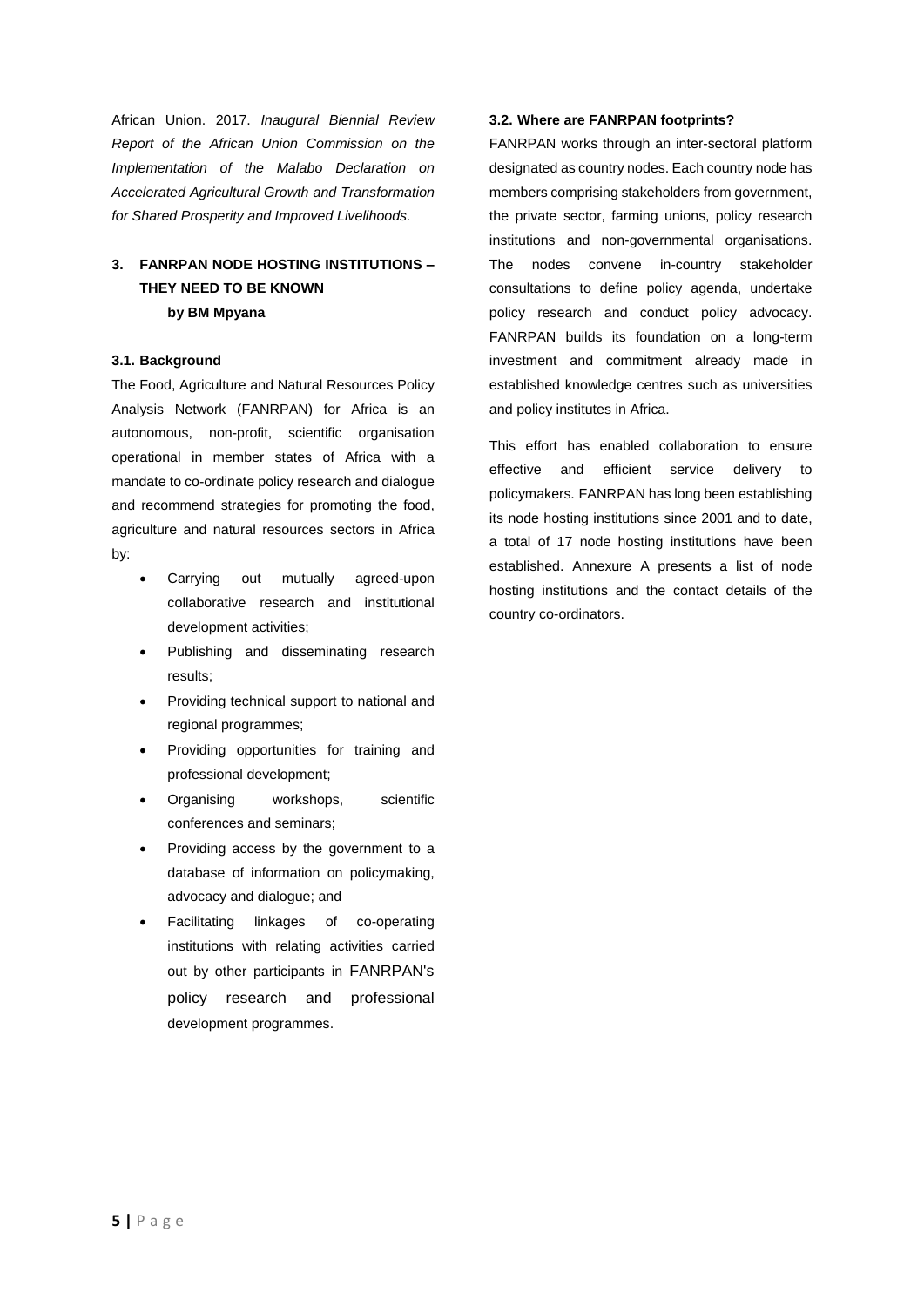| <b>Country</b>   | <b>Node hosting institution</b>                                        | <b>Establishmen</b> | <b>Co-ordinator</b>                          | <b>Contact details</b>                                  |  |  |  |
|------------------|------------------------------------------------------------------------|---------------------|----------------------------------------------|---------------------------------------------------------|--|--|--|
|                  |                                                                        | t date              |                                              |                                                         |  |  |  |
| Botswana         | Botswana Institute for Development Policy Analysis (BIDPA)             | 2001                | Dr Pelotshweu                                | botswananode@fanrpan.org                                |  |  |  |
|                  | www.bidpa.bw                                                           |                     | Moepeng                                      | Tel: (+267) 3971750                                     |  |  |  |
|                  |                                                                        |                     |                                              | Fax: (+267) 3971748                                     |  |  |  |
| Malawi           | Civil Society Agriculture Network (CISANET)                            |                     | Tamani                                       | malawinode@fanrpan.org                                  |  |  |  |
|                  | www.cisanetmw.org                                                      |                     | Nkhono Mvula                                 | Tel: 00 265 177 0479 / 775 540                          |  |  |  |
|                  |                                                                        |                     |                                              | Fax: 00 265 177 0492                                    |  |  |  |
| Mozambiqu        | Eduardo Mondlane University. Faculdade de Agronmia e Engenharia        |                     | <b>Bruno</b><br>De                           | mozambiquenode@fanrpan.or                               |  |  |  |
| e                | Florestal www.uem.mz                                                   |                     | Araujo                                       | g                                                       |  |  |  |
|                  |                                                                        |                     |                                              | Tel: +258 (21) 492177                                   |  |  |  |
|                  |                                                                        |                     |                                              | Fax: +258 (21) 492176                                   |  |  |  |
| Namibia          | Namibia Ministry of Agriculture, Water and Forestry<br>www.mawf.gov.na |                     | Hon.<br><b>John</b><br>Mutorwa               | namibianode@fanrpan.org<br>(+264) 61 208 7111           |  |  |  |
|                  |                                                                        |                     |                                              | Fax (+264) 61 208 2173)                                 |  |  |  |
| University of    | National Agricultural Marketing Council                                |                     | Mr<br>Bonani                                 | southafricanode@fanrpan.org                             |  |  |  |
| Pretoria         | www.namc.co.za                                                         |                     | Nyhodo                                       | Tel: +27 12 341 1115                                    |  |  |  |
|                  |                                                                        |                     |                                              | Fax: +27 12 341 1811                                    |  |  |  |
| Tanzania         | Economic and Social Research Foundation (ESRF)                         |                     | Dr<br>Bohelo                                 | tanzanianode@fanrpan.org                                |  |  |  |
|                  | www.esrftz.org                                                         |                     | Lunogelo                                     | Tel: (255-22) 2760260                                   |  |  |  |
|                  |                                                                        |                     |                                              | Fax: (255-22) 2760062                                   |  |  |  |
| Zambia           | Agricultural Consultative Forum                                        |                     | $\overline{\mathsf{Mr}}$<br>Joseph<br>Mbinji | zambianode@fanrpan.org<br>Tel: +260 211 258156 / 258157 |  |  |  |
| Zimbabwe         | www.acfzambia.org<br><b>Agricultural Research Council</b>              |                     | Isaiah<br>Dr                                 | zimbabwenode@fanrpan.org                                |  |  |  |
|                  | www.arc.co.zw                                                          |                     | Mharapara                                    | Tel: +263 4 309574 / 309913                             |  |  |  |
|                  |                                                                        |                     |                                              | Fax: +263 4 309498                                      |  |  |  |
| Lesotho          | Institute of Southern African Studies (ISAS)                           | 2002                | Dr                                           | lesothonode@fanrpan.org                                 |  |  |  |
|                  | http://www.nul.ls/institutes/isas                                      |                     | Resetseleman                                 | Tel: +266 2234 0247                                     |  |  |  |
|                  |                                                                        |                     | g Clement /                                  | Fax: +266 2234 0004                                     |  |  |  |
|                  |                                                                        |                     | Thope Leduka/                                |                                                         |  |  |  |
|                  |                                                                        |                     | Matobo                                       |                                                         |  |  |  |
| <b>Mauritius</b> | Faculty of Agriculture, University of Mauritius                        |                     | <b>B</b> Rajkomar                            | moa-headoffice@mail.gov.mu                              |  |  |  |
|                  | www.uom.ac.mu/foa/                                                     |                     |                                              | Tel: (+230) 212 0854<br>(+230) 212 2940                 |  |  |  |
|                  |                                                                        |                     |                                              | Fax: (+230) 212 4427                                    |  |  |  |
|                  |                                                                        |                     |                                              |                                                         |  |  |  |

**Annexure A:** FANRPAN node hosting institutions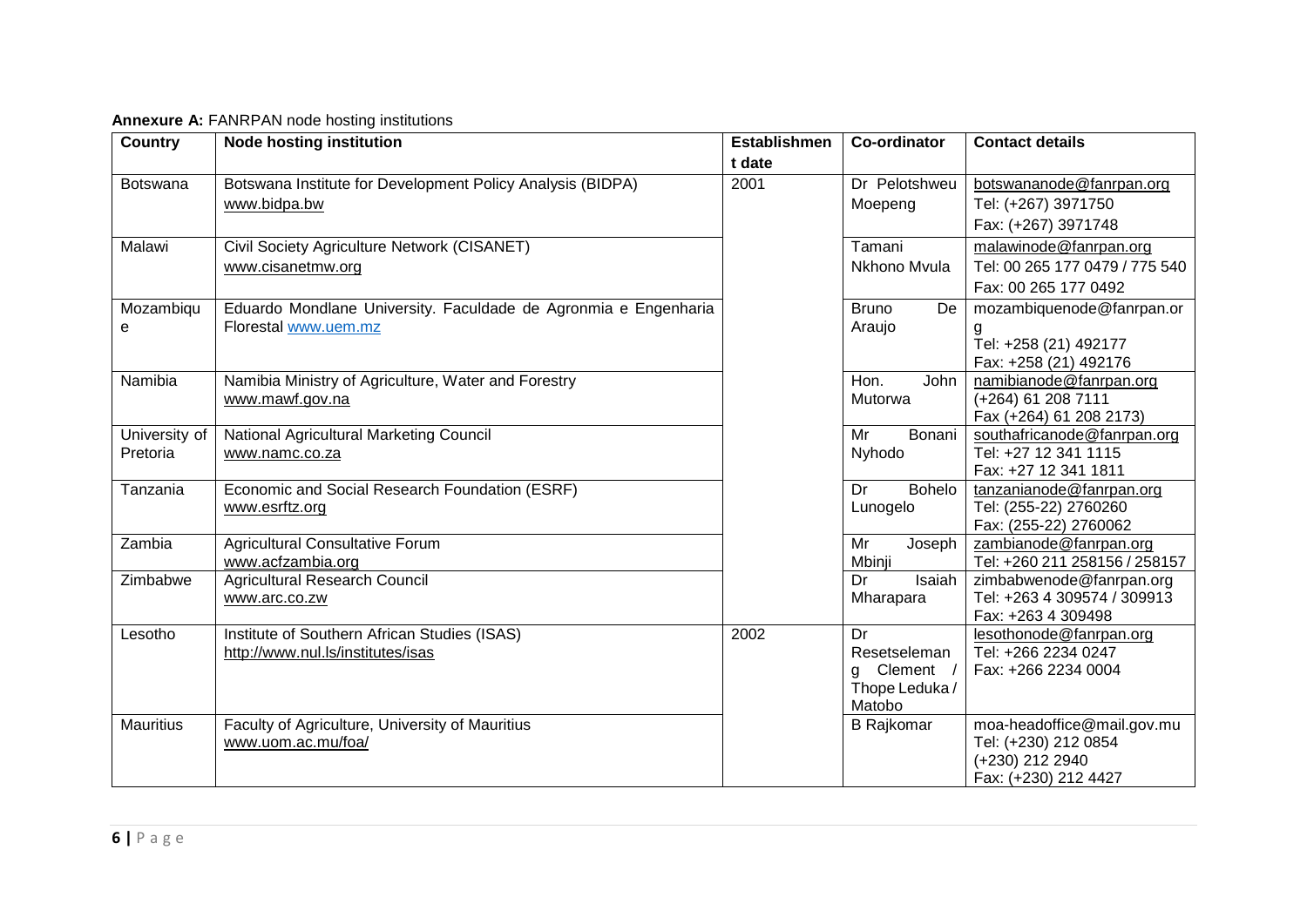| Swaziland                                          | Co-ordinating Assembly of NGOs (CANGO)                                                                                                                      |      | Emmanuel<br>Ndlangamandl                 | director@cango.org.sz<br>(+268) 2404 4721                                             |
|----------------------------------------------------|-------------------------------------------------------------------------------------------------------------------------------------------------------------|------|------------------------------------------|---------------------------------------------------------------------------------------|
|                                                    |                                                                                                                                                             |      | a                                        | (+268) 2404 5532                                                                      |
| Angola                                             | Rural<br>Ministry<br>Development<br>Angola<br>of<br>Agriculture<br>and<br>http://www.angola-portal.ao/MINADER/Default.aspx                                  | 2006 | David<br>Dr<br>Tunga                     | Angolanode@fanrpan.org<br>Tel: (+244 222) 322377<br>Fax: (+244 222) 323217/<br>320553 |
| Madagascar                                         | Madagascar Department of Rural Development Policies: Ministry of<br>Agriculture. http://www.maep.gov.mg                                                     | 2008 | Ms<br>Randrianarisoa<br>Mina Tsiriarijao | madagascarnode@fanrpan.or<br>Tel: 00 261 20 22 563 16                                 |
| Democratic<br>Republic of<br>Congo<br>the<br>(DRC) | Centre d'Echanges pour des Reformes Juridiques et Institutionnelles<br>(CERJI)<br>https://www.fanrpan.org/archive/documents/d00936/Profile_of_CERJI.<br>pdf | 2010 | Mr Charles M<br>Mushizi                  | DRCNode@fanrpan.org<br>Tel: (+243) 99 374 1100                                        |
| Kenya                                              | Kenya Institute for Public Policy Research and Analysis (KIPPRA)<br>www.kippra.or.ke/                                                                       | 2011 | Mr<br>Joshua<br>Laichena                 | Kenyanode@fanrpan.org                                                                 |
| Uganda                                             | Uganda Ministry of Agriculture<br>http://agriculture.go.ug/                                                                                                 |      | Archileo<br>Prof.<br>Kaaya               | Ugandanode@fanrpan.org<br>Tel:<br>$(+256)$ 41 320841 /<br>(+256) 41 320981            |
| <b>Benin</b>                                       |                                                                                                                                                             | 2013 | Mr<br>Atidegla<br>Aurelien<br>Comlan     | BeninNode@fanrpan.org<br>Tel: (+229) 21301089                                         |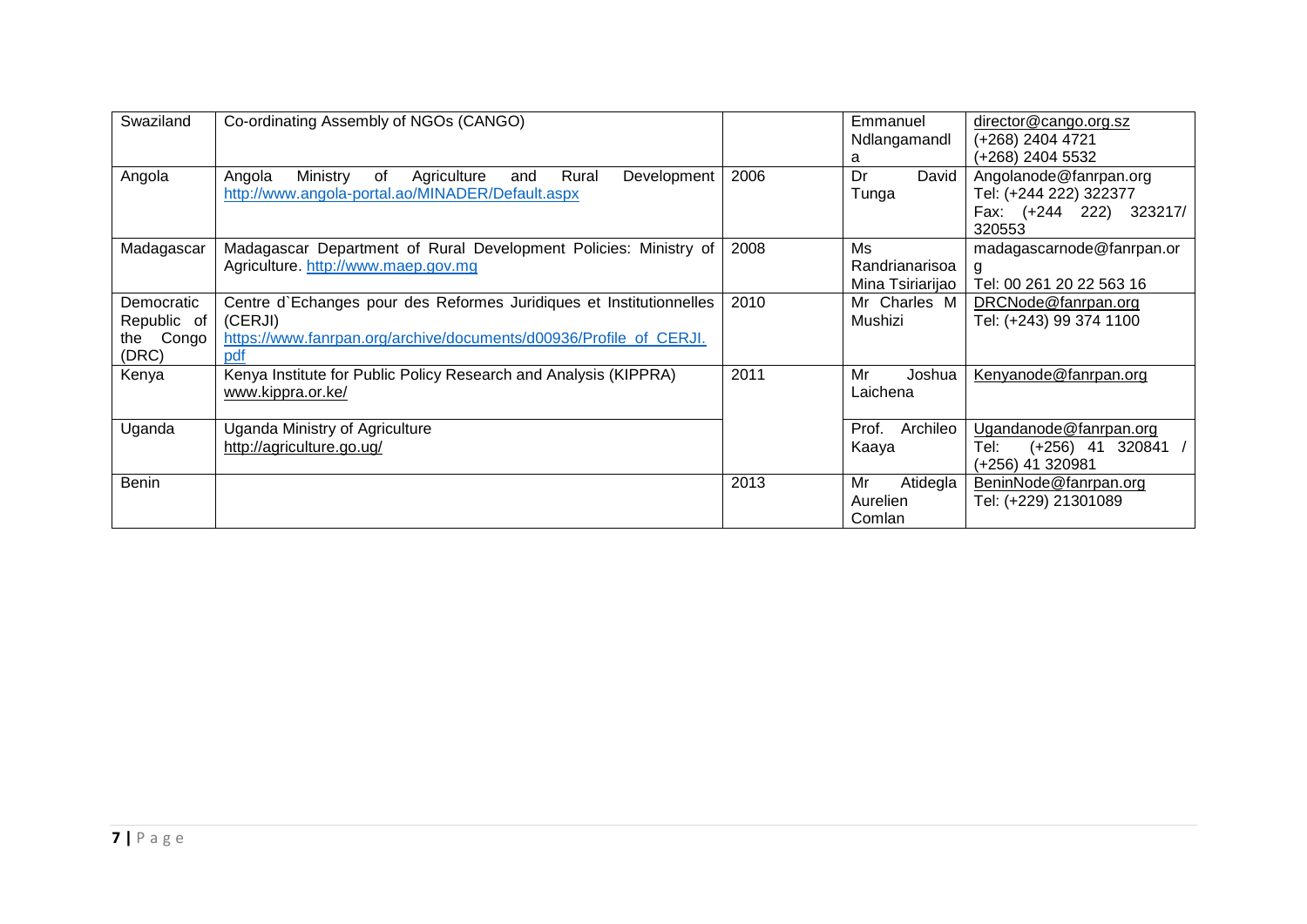**Annexure B**: Five key areas of strong performance for South Africa.

|                                                                                                                                                                                                                                                                                                    | Highlights of the 5 key areas of strong performance of the Country:                                                                                                                                                                               |                                                                                         |               |                                                                            |   |                                                       |                                                                                         |                                          |                             |                                             |                                                                            | 2017 Country Scorecard for implementing Malabo Declaration                                          |              |                     |                     |  |  |
|----------------------------------------------------------------------------------------------------------------------------------------------------------------------------------------------------------------------------------------------------------------------------------------------------|---------------------------------------------------------------------------------------------------------------------------------------------------------------------------------------------------------------------------------------------------|-----------------------------------------------------------------------------------------|---------------|----------------------------------------------------------------------------|---|-------------------------------------------------------|-----------------------------------------------------------------------------------------|------------------------------------------|-----------------------------|---------------------------------------------|----------------------------------------------------------------------------|-----------------------------------------------------------------------------------------------------|--------------|---------------------|---------------------|--|--|
|                                                                                                                                                                                                                                                                                                    |                                                                                                                                                                                                                                                   |                                                                                         |               |                                                                            |   |                                                       | <b>Country Name</b>                                                                     |                                          |                             |                                             |                                                                            |                                                                                                     |              | <b>South Africa</b> |                     |  |  |
| 12%                                                                                                                                                                                                                                                                                                | 66%                                                                                                                                                                                                                                               | 1.6%                                                                                    | $52$ $m$ $m$  | 8                                                                          |   | <b>Malabo Commitments Areas (T)</b>                   |                                                                                         |                                          |                             |                                             |                                                                            | Commitments Categories (C)                                                                          |              |                     |                     |  |  |
| annual arowth<br>of the                                                                                                                                                                                                                                                                            | for evidence-<br>based policies,                                                                                                                                                                                                                  | agricultural<br>of total<br>as trade<br>commodity value<br>agricultural<br>facilitation |               | T-score<br>No.<br><b>Mem</b><br><b>T-progress</b><br>out of 10<br>for 2017 |   |                                                       | No.                                                                                     | <b>Mem</b>                               | <b>C-score</b><br>out of 10 | for 201                                     | <b>C-Program</b>                                                           |                                                                                                     |              |                     |                     |  |  |
| agriculture                                                                                                                                                                                                                                                                                        | supportive                                                                                                                                                                                                                                        | chains for which a<br>research<br>Index                                                 |               |                                                                            |   |                                                       | <b>CLI</b>                                                                              | <b>Completing National CAADP Process</b> | 0.00                        | 2,22                                        | Vot on track                                                               |                                                                                                     |              |                     |                     |  |  |
| value added                                                                                                                                                                                                                                                                                        | institutions and                                                                                                                                                                                                                                  | spending as a                                                                           | (TFI).        | <b>PPP</b> is established<br>with strong linkage                           |   | $\overline{\mathbf{1}}$                               | committing<br>to CAADP<br>100908<br><b>Inhancing</b><br><b>westment</b>                 | 3.52<br>2.46                             | 3,30                        | On track<br>Not on track                    | PC 1.2                                                                     | stabilishing CAADP based Cooperation,<br><b>Safe Address St. All Banco</b>                          | 3.94         | 2,22                | On truck            |  |  |
| <i>(agricultural</i><br>GDP).                                                                                                                                                                                                                                                                      | corresponding<br>human                                                                                                                                                                                                                            | share of<br>agriculture                                                                 |               | to smallholder<br>agriculture.                                             |   |                                                       |                                                                                         |                                          |                             |                                             | PC L.R                                                                     | stabilishing CAADP based Policy &<br>institutional fewlow/ Setting/ Support                         | 6.62         | 3.32                | On truck            |  |  |
|                                                                                                                                                                                                                                                                                                    | <i>resources</i>                                                                                                                                                                                                                                  | GDP.                                                                                    |               |                                                                            |   |                                                       |                                                                                         |                                          |                             |                                             |                                                                            | PC2.1 Public Expenditures in Authorizate                                                            | 3,90         | 10.00               | Not on truck        |  |  |
|                                                                                                                                                                                                                                                                                                    |                                                                                                                                                                                                                                                   |                                                                                         |               |                                                                            |   |                                                       |                                                                                         |                                          | 6.67                        |                                             | PC22                                                                       | mentic Private Sector Investment in<br>Antoilture, Anthoniseus, Apro-Ind.                           |              |                     | 0.0                 |  |  |
| Highlights of the 5 key areas that require the country's attention:                                                                                                                                                                                                                                |                                                                                                                                                                                                                                                   |                                                                                         |               |                                                                            |   | Insuran In<br><b><i><u><b>Agriculture</b></u></i></b> |                                                                                         |                                          |                             | PC 2.3                                      | Foreign Private Sector Investment in<br>Antoilture, Anthoniseus, Agro-Ind. |                                                                                                     |              | 0.0                 |                     |  |  |
|                                                                                                                                                                                                                                                                                                    |                                                                                                                                                                                                                                                   |                                                                                         |               |                                                                            |   |                                                       |                                                                                         |                                          |                             |                                             | PC 2.4                                                                     | <b>Enhancing access to finance</b>                                                                  | 1.02         | 2.22                | Vot on truck        |  |  |
| 1.2%                                                                                                                                                                                                                                                                                               | $-88.4%$<br>$-19.8%$<br>32.3%<br>10.2%<br>increase of the<br>increase of<br>prevalence of<br>of men and<br>agricultural<br>value of intra-<br>stunting<br>women engaged<br>value added per<br>Africa trade of<br>among children<br>in agriculture |                                                                                         |               |                                                                            |   |                                                       |                                                                                         |                                          | PCR1                        | Access to Apriculture inputs and technologi | 3.02                                                                       | 5.52                                                                                                | Not on track |                     |                     |  |  |
| of public                                                                                                                                                                                                                                                                                          |                                                                                                                                                                                                                                                   |                                                                                         |               |                                                                            |   |                                                       | nding Hunger                                                                            | 3.02                                     |                             | Not on track                                | <b>PCR2</b>                                                                | <b>Doubling agricultural Productivity</b>                                                           | 0.40         | 1.00                | Not on track        |  |  |
| agriculture<br>expenditure as                                                                                                                                                                                                                                                                      |                                                                                                                                                                                                                                                   |                                                                                         |               |                                                                            |   | $\mathbf{r}$                                          | vy 2025                                                                                 |                                          | 2.21                        |                                             | <b>PCRA</b>                                                                | Reduction of Post-Harvest Loss                                                                      | 0.00         | 1.00                | Not on track        |  |  |
| a share of total                                                                                                                                                                                                                                                                                   | agricultural                                                                                                                                                                                                                                      | agricultural                                                                            | under 5 years | having access to                                                           |   |                                                       |                                                                                         |                                          |                             |                                             | <b>PCRA</b>                                                                | <b>trengthening Social Protection</b>                                                               | 30.00        | 10.00               | On truck            |  |  |
| public                                                                                                                                                                                                                                                                                             | worker.                                                                                                                                                                                                                                           | commodities<br>and services.                                                            | old.          | financial services.                                                        |   |                                                       | <b>Islying Powerty</b><br>nough<br><b>Amfoulture by</b><br>2025                         | 3.30                                     | 2.06                        | On track                                    | <b>PCRS</b>                                                                | mproving Food security and Nutrition<br>ustaining Agricultural GDP for Powerty                      | 1.67         | 1,00                | On truck            |  |  |
| expenditure.                                                                                                                                                                                                                                                                                       |                                                                                                                                                                                                                                                   |                                                                                         |               |                                                                            |   |                                                       |                                                                                         |                                          |                             |                                             | PC 4.1                                                                     | duction                                                                                             | 2.50         | 2.75                | <b>Not on truck</b> |  |  |
|                                                                                                                                                                                                                                                                                                    |                                                                                                                                                                                                                                                   |                                                                                         |               |                                                                            |   |                                                       |                                                                                         |                                          |                             |                                             | PC 42                                                                      | <b>Istablishing Inclusive PPPs for commodity</b><br>allow chairs                                    | 10.00        | 1.00                | <b>Cardwell</b>     |  |  |
|                                                                                                                                                                                                                                                                                                    |                                                                                                                                                                                                                                                   |                                                                                         |               |                                                                            |   |                                                       |                                                                                         |                                          |                             |                                             | <b>PC 43</b>                                                               | resting job for Youth in apricultural value                                                         | 0.70         | 1.00                | <b>Not on truck</b> |  |  |
|                                                                                                                                                                                                                                                                                                    |                                                                                                                                                                                                                                                   |                                                                                         |               |                                                                            |   |                                                       |                                                                                         |                                          |                             |                                             | <b>PC A.A</b>                                                              | Women participation in Apri-business                                                                | 0.00         | 20                  | Not on track        |  |  |
| <b>Recommendations</b><br>- South Africa should increase public expenditure in agriculture to meet the CAADP<br>Malabo target of 10%, enhance access to agriculture inputs and technologies (such as<br>investments in irrigation for smallholder farmers), and to agricultural financial services |                                                                                                                                                                                                                                                   |                                                                                         |               |                                                                            |   | $\overline{\phantom{a}}$                              | <b>osting Intra</b><br>thfican Trade in<br><b>Agriculture</b><br><b>STATION COMPANY</b> | 3.79                                     | 1.00                        | On track                                    | CS <sub>1</sub>                                                            | Tripling in the African Trade for enforcement<br>mmodities and services                             | 0.00         | تحد                 | ot on track         |  |  |
|                                                                                                                                                                                                                                                                                                    |                                                                                                                                                                                                                                                   |                                                                                         |               |                                                                            |   |                                                       |                                                                                         |                                          |                             |                                             | PCS2                                                                       | steblishing intro-African Trade Policies and<br><b><i><u>actuational</u></i></b> conditions         | 7.58         | 1.00                | On truck            |  |  |
|                                                                                                                                                                                                                                                                                                    |                                                                                                                                                                                                                                                   |                                                                                         |               |                                                                            |   | $\epsilon$                                            | inhancing<br><b>Lesilience</b> to                                                       | 3.35                                     | 6.00                        | Not on trac                                 |                                                                            | PC6.1 Ensuring Foulterce to climate related risks                                                   | 0.001        | 2.00                | Not on truck        |  |  |
| by men and women engaged in agriculture.                                                                                                                                                                                                                                                           |                                                                                                                                                                                                                                                   |                                                                                         |               |                                                                            |   | <b>Clinical</b><br>Variability                        | 1082                                                                                    |                                          |                             |                                             | matement in realisence building                                            | 6.67                                                                                                | 10.00        | Not on truck        |                     |  |  |
| - The country should enhance resilience building strategies to climate related risks, and                                                                                                                                                                                                          |                                                                                                                                                                                                                                                   |                                                                                         |               |                                                                            |   |                                                       | <b>START</b>                                                                            |                                          |                             | On track                                    | <b>PC 2.3</b>                                                              | screening country capacity for evidence<br>ased planning, kepl. and MMI                             | 30.00        | 100                 | <b>Che Emock</b>    |  |  |
| improve on nutrition interventions to reduce the prevalence of stunting among children                                                                                                                                                                                                             |                                                                                                                                                                                                                                                   |                                                                                         |               |                                                                            | × | conuntability<br>for Actions and<br><b>ASSAULTS</b>   | 9.09                                                                                    | 4.70                                     | PC 7.2                      |                                             | stering Peer Review and Mutual<br>capactability                            | 7.50                                                                                                | 3.32         | On truck            |                     |  |  |
| under 5 years old.                                                                                                                                                                                                                                                                                 |                                                                                                                                                                                                                                                   |                                                                                         |               |                                                                            |   |                                                       |                                                                                         |                                          |                             |                                             | PC 7.8                                                                     | <b>Conducting a Bionnial Agriculture Review</b><br><b>COLOR</b>                                     | 9.76         | 10.00               | Not on track        |  |  |
|                                                                                                                                                                                                                                                                                                    | -The country should also put in place policies that would facilitate and promote intra-<br>regional African trade in agricultural commodities and services.                                                                                       |                                                                                         |               |                                                                            |   |                                                       |                                                                                         | <b>Overall Country Score</b>             |                             | 4.07<br>The 2017 Benchmark is ::::::3.94    |                                                                            | <b>Overall Progress</b><br>which is the miminum owerall SCORE for a country to be on track in 2017. |              | On track            |                     |  |  |